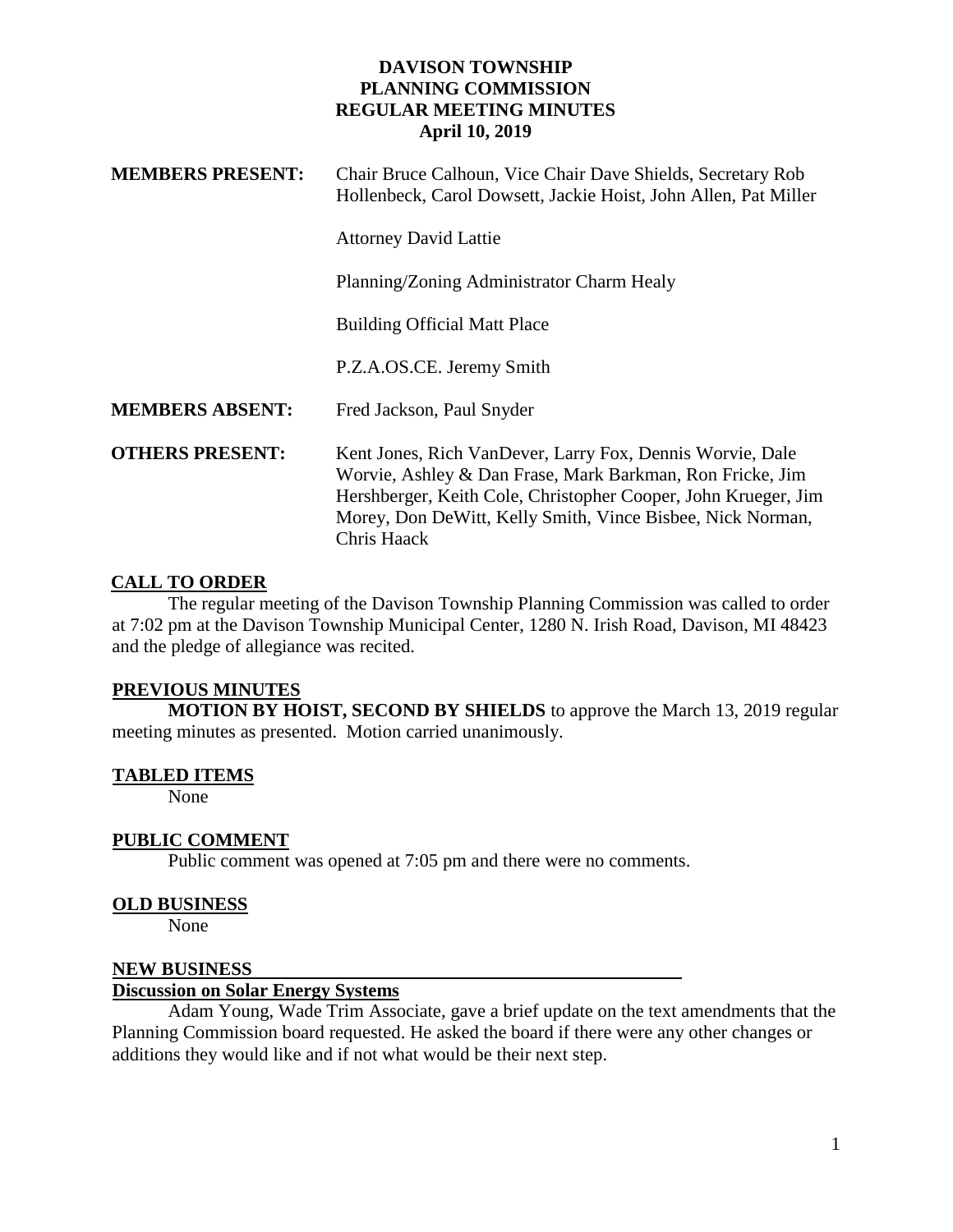There was discussion about the setbacks, wall mounts and ground mounts, corner lots, the township board reviewing the text amendments and setting a public hearing date.

It was decided that the township board should review the amendments and if they approve then a public hearing can be set.

## **Case #16-SP-2019-3-CF Lapeer LLC-Site Plan for 10129 Lapeer Rd.**

Kelly Smith, the applicant, stated that they want to change a residential building into a commercial building for her businesses.

Jeremy stated the property owner will not need to upgrade the entrance approach at this time, parking is adequate, and landscaping will need to be added around the front of the office and behind the parking blocks to screen the Ballard Village drive. The sign will be placed behind the sidewalk on the property, the light pole and fixtures will have direct down lighting with shields and be less than 3,000 Kilowatts which are within the "dark sky" requirements. There is no need for a dumpster at this time, and the engineered drawings will commence after approval of the Planning Commission. The Fire Department Chief reviewed the plans and he does not have any concerns and The Building/Planning Department would support a recommendation of approval based on:

- The site plan contains the zoning ordinance requirements for this type of use in a General Commercial Zoning District.
- Permits will not be issued until all required Genesee County Agency approvals are received, fees are paid and an updated landscaping and photometric plans have been submitted and
- The applicant deposits funds with Davison Township for a future marginal access drive.

There was discussion about the sidewalks and the old buildings being removed.

**MOTION BY MILLER, SECOND BY DOWSETT** to approve Case #16-SP-2019-3 based on the Planning/Building Department recommendations as presented. Motion carried unanimously.

# **Case #16-SCU-2019-1-Bisbee Importing LLC**

Bisbee Importing LLC, the applicant, is requesting a Special Conditional Use for parcel numbers 05-09-100-018 & 05-09-100-017 for outdoor storage of vehicles on the runway and tie down areas.

Charm gave the Administrative review stating the site plan meets the requirements and the Fire Department does not have any concerns accessing the area via the old Airport Road. The Building/Planning Department would support a recommendation of approval based on outdoor storage is an acceptable use in the M-1 zoning district and the use meets the objectives of the Future Land Use Map.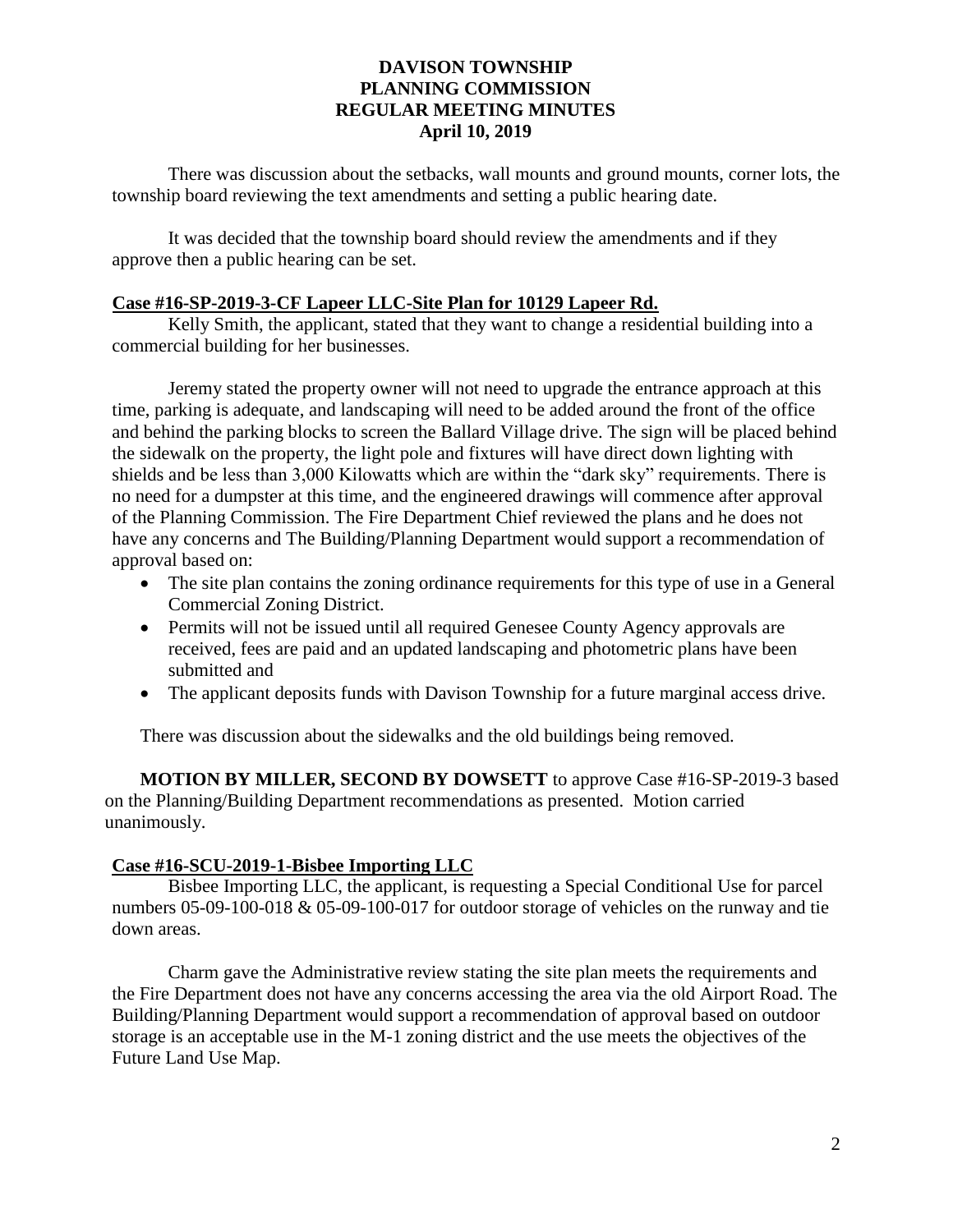Dennis Worvie – 1196 N. Gale Road – stated he was not comfortable with the traffic this business will cause on Gale Road.

Ashley Frase – 1295 N. Gale Rd. – is concerned with the traffic on Gale Road. She feels it's very dangerous now without adding to it.

Dale Worvie – 1260 N. Gale Rd. – does not want to hear truck traffic at night or early morning.

Pioneer Cabinetry – 301 W. Rising – feels that this case does not qualify for the Special Condition Use based on Section 1903 C, D, & F. Also Rising Street is public however it is zoned for a loading area.

Barkman Landscaping – 401 W. Rising – does not want more trucks turning around on his property and the traffic is an issue already.

Chris Cooper –Fernco – Stated he sent a letter objecting to the business altogether.

There was discussion about complaints being filed with the City Police Department, Rising Street being public or private, if Gale Road is a truck route, the traffic on Gale Road going south, sound barriers for the surrounding residents and if there was a limitation on the outdoor storage.

**MOTION BY MILLER, SECOND BY SHIELDS** to approve Case #16-SCU-2019-1 based on the Planning/Building recommendations as presented.

Jackie asked if the motion maker would be willing to add a limitation on business hours and there was discussion about restricting them to go north on Gale Road only.

Pat said no he was not willing to add that to the motion at this time.

Roll call: Yes – Miller, Hoist, Allen, Shields, Calhoun, Dowsett. No- Hollenbeck. Motion carried.

#### **Case #16-SP-2019-1-Bisbee Importing LLC**

Rich from Davison Land Surveying showed the board the three phases of the project that Bisbee Importing LLC would like to develop on the two parcels. Phase 1 would have the entrance on Gale Road and eventually on Rising Street both built to Genesee County Road Commission standards with Security gates. A turn around area will be built for the semi-trucks to enter, unload and then circle back out, so as to not cause traffic issues. Landscaping, signs, site lighting, and fencing are all a part of the site plan for these parcels to be developed.

Charm gave the Administrative review stating that both entrances will be built to Genesee County Road Commission standards, and the parking and road surfaces will be aggregate except where asphalt is existing. Sidewalks are not required on this frontage, vehicle